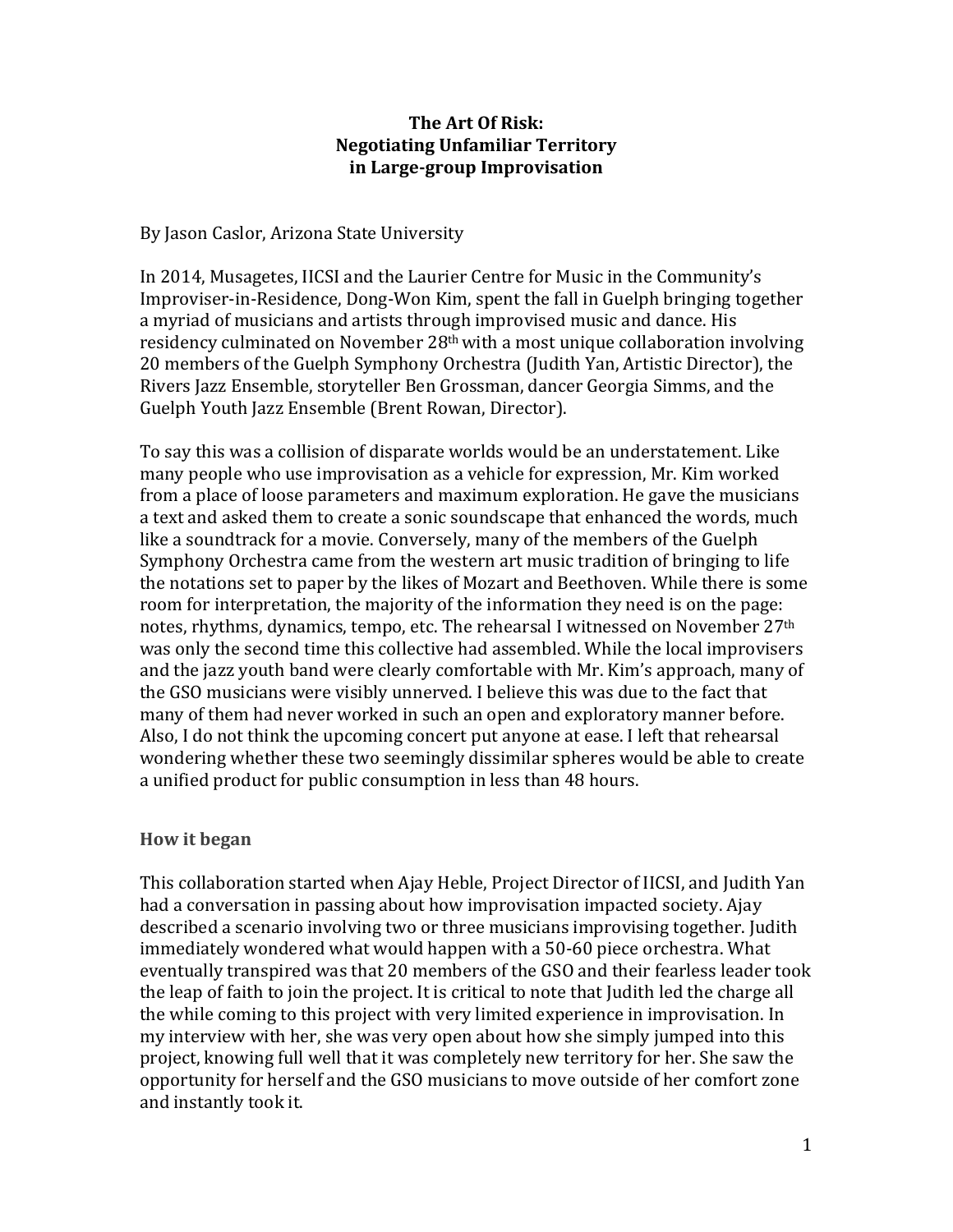#### **First Impressions**

At the initial rehearsal, which I was unable to attend, the musicians were given a series of fables: The Bell Tower, The Unanswered Answered Question, Black Angel, The Father, His Son and Their Donkey, and The Tapestry. No music notation, only the text of the stories. Video captured during that session showed Mr. Kim asking the musicians to take risks and to the best of their ability try to create a soundtrack for the text. My understanding of the evening was that it was very much like a blind date, with each party trying to determine where the other was coming from. Judith recalls that, "they had no idea what we were going to do."

The best word to describe the first rehearsal I attended is chaos. Unlike a rehearsal of a Mahler symphony, this process had no measure numbers to reference, no concrete starting points, and, most significantly, no truly fixed structure beyond the text of the fables. Orchestral musicians, by and large, are not used to being asked for feedback or input. They also tend to become uncomfortable when aspects of a rehearsal take too long.

I initially thought that Mr. Kim was unorganized and that he lacked a clear idea of what he wanted. In fact, the exact opposite was true. He knew exactly what he wanted. He just needed to find a way to express that through the collection of musicians and artists he had assembled. A great deal of trial and error ensued.

## **The Concert Approaches**

Mr. Kim comes from a very different sonic world than the members of the GSO. It took quite some time for the classical musicians to trust themselves enough to take the necessary risks and really open themselves up to what he was attempting to achieve. A sense of urgency, particularly from the GSO musicians, began to emerge during the Saturday morning rehearsal. The firm deadline of a public performance tends to do that. They began to ask fairly pointed questions about what would happen in a certain section or what exactly did Mr. Kim want at a particular moment. Being a very intuitive person, he sensed that the GSO musicians were struggling with the lack of structure. It became clear that Mr. Kim was going to have to prescribe things much more than he had maybe originally intended. Things began to take shape when they were given a tonal region or a rhythmic motive. He met them at their comfort level and managed to give them enough structure to feel safe, but left enough room to allow for spontaneity.

## **Reflection**

In an interview between the dress rehearsal and the final performance, Mr. Kim mentioned that knew he would be working with musicians in Guelph. He began to wonder how he might conclude his four-month residency. He mused that, "playing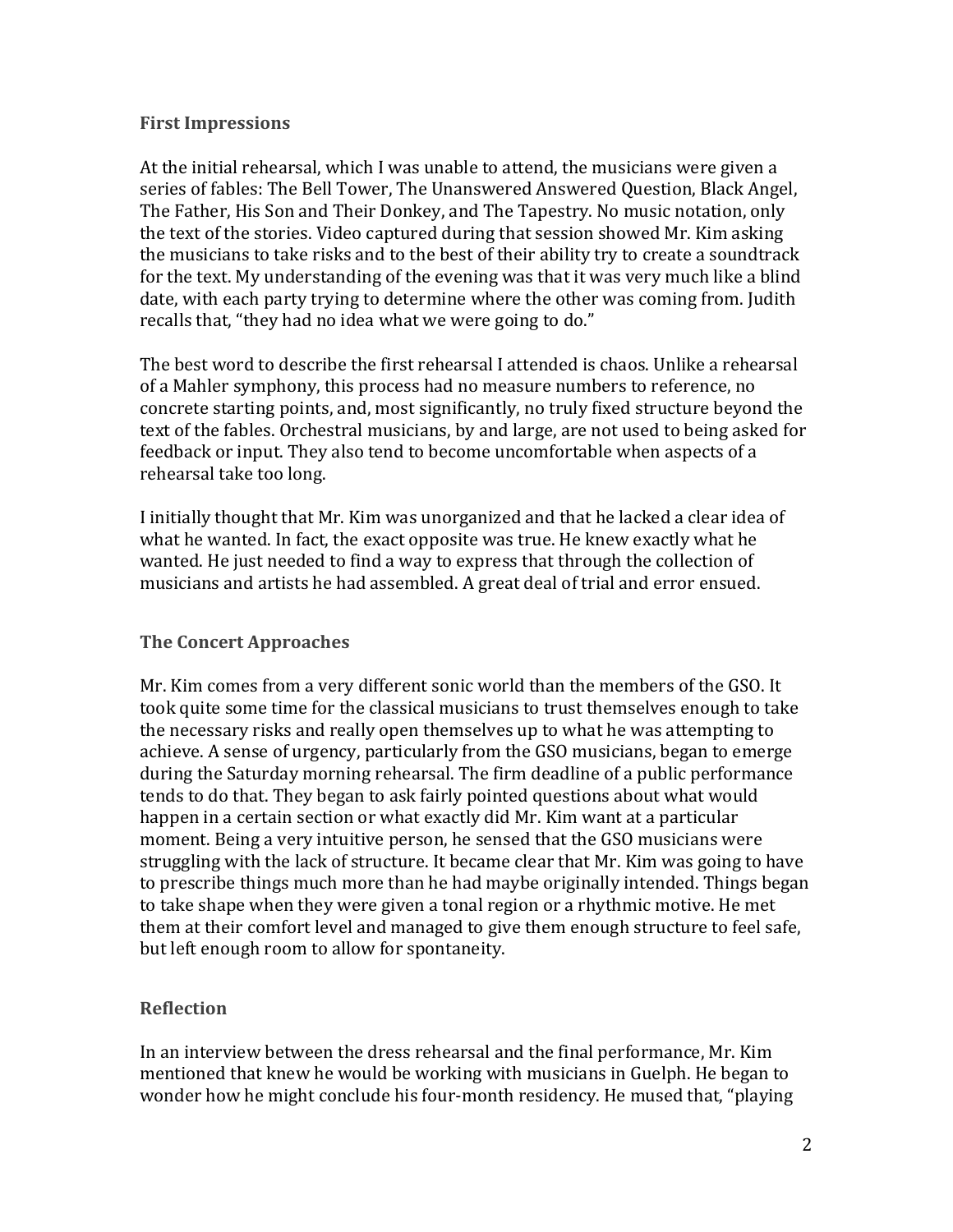improvisational music with many musicians is always risky business. Very, very risky." He decided to use a text as the anchor. What was most refreshing what just how aware he was of how difficult it is for classical musicians to create without the structure of traditional notation. He was very pleased with their enthusiastic response to his very "weird" suggestions and was moved that they allowed him to design the musical flow.

# **The Art of Risk**

Risks were taken by every participant in this collaboration. Judith Yan and Catherine Molina, General Manager of the GSO, actively sought this experience out. Yan, a classically trained conductor whose career highlights include being a staff conductor for the San Francisco Opera, the Canadian Opera Company, and the National Ballet of Canada, as well as international conducting engagements in Germany, Italy, New Zealand, and Hong Kong, admitted to leaping into this project knowing full well that she and the orchestra members were wading into unfamiliar territory.

Even the seasoned improviser/pedagogue Dong‐Won Kim took a leap of faith in putting a symphony orchestra, a jazz ensemble, a storyteller, a dancer, and seasoned improvisers on one stage. He also made sure to include the lighting and staging crews in the creative journey by allowing them to experiment and improvise alongside the musicians.

## **Conclusion**

The final public performance, aptly named "When Rivers Meet", proved to be a transformative experience for performers and observers alike. Dong‐Won struck the right balance of form and freedom, allowing the classically trained musicians who were initially apprehensive about performing without traditional notation to create and respond in the moment. I believe any less structure would have caused artistic paralysis. Any more would have come across as contrived. In the end, it felt as though many of the musicians who had originally been frozen by the thought of making music that was not explicitly notated began to trust themselves.

As someone who came to improvisation after being classically trained, I can attest to the freedom that appears once the fear subsides. My personal trajectory followed a familiar path of being paralyzed when notation was not present, to playing too many notes that were not connected to each other or those being created around me, to finally quieting the mind and being able to occasionally respond in a meaningful way to ideas presented to and created by myself. The journey continues. I am by no means an expert, but it is simultaneously comforting and empowering to be able simply pick up my saxophone and play. No need to track down old etudes or sonatas. I can just create something in the moment, alone or with others.